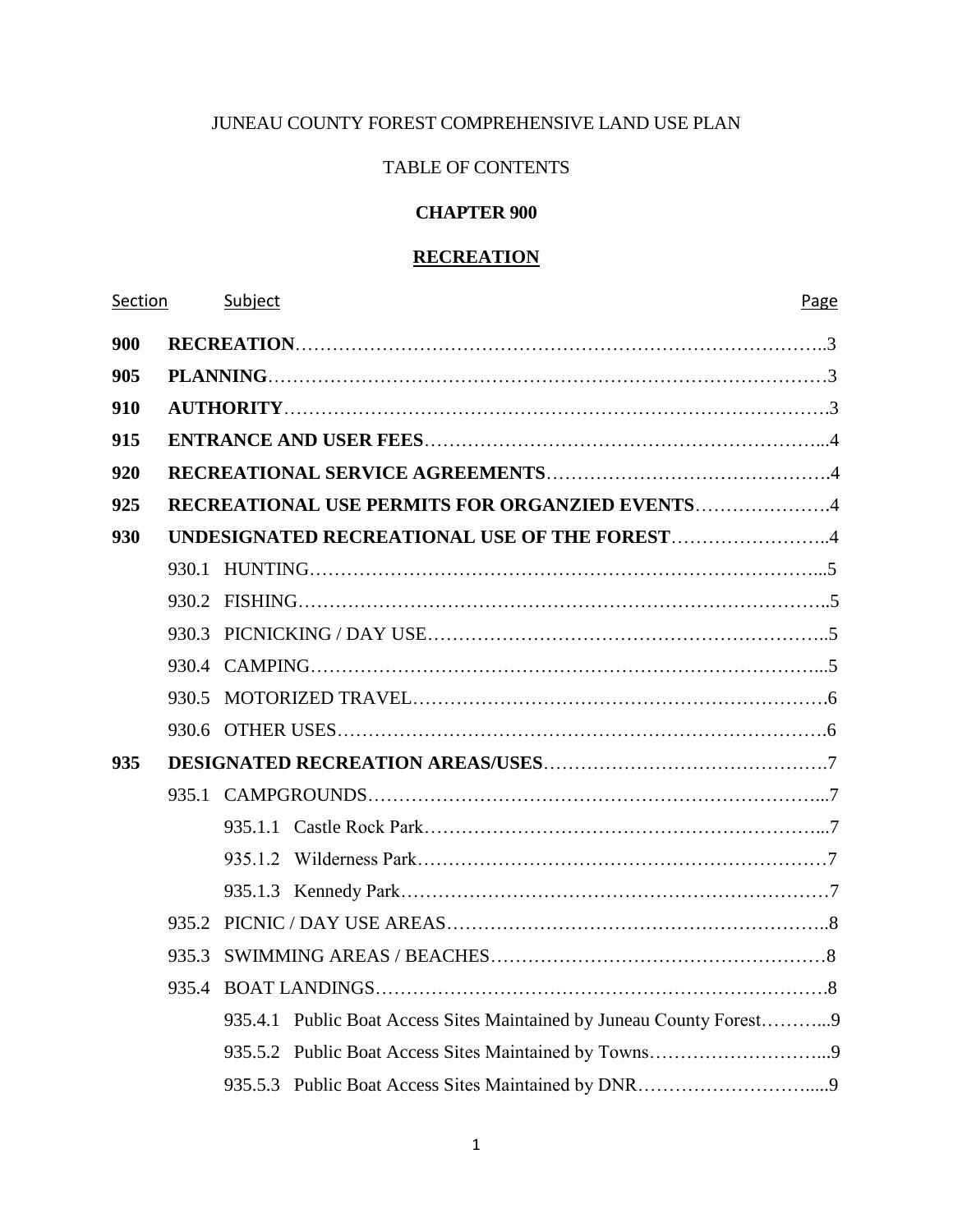| 940 |       |         |           |  |  |
|-----|-------|---------|-----------|--|--|
|     | 940.1 |         |           |  |  |
|     |       |         |           |  |  |
|     |       |         |           |  |  |
|     |       |         |           |  |  |
|     |       |         |           |  |  |
|     |       |         |           |  |  |
|     |       |         |           |  |  |
|     |       |         |           |  |  |
|     |       |         |           |  |  |
|     |       |         |           |  |  |
|     |       |         |           |  |  |
|     |       |         | 940.2.2.1 |  |  |
|     |       |         | 940.2.2.2 |  |  |
|     |       |         | 940.2.2.3 |  |  |
|     |       |         |           |  |  |
|     |       |         |           |  |  |
|     | 940.3 |         |           |  |  |
|     |       |         |           |  |  |
|     |       |         |           |  |  |
|     |       |         |           |  |  |
| 945 |       |         |           |  |  |
|     | 945.1 |         |           |  |  |
|     | 945.2 |         |           |  |  |
|     |       | 945.2.1 |           |  |  |
|     |       |         |           |  |  |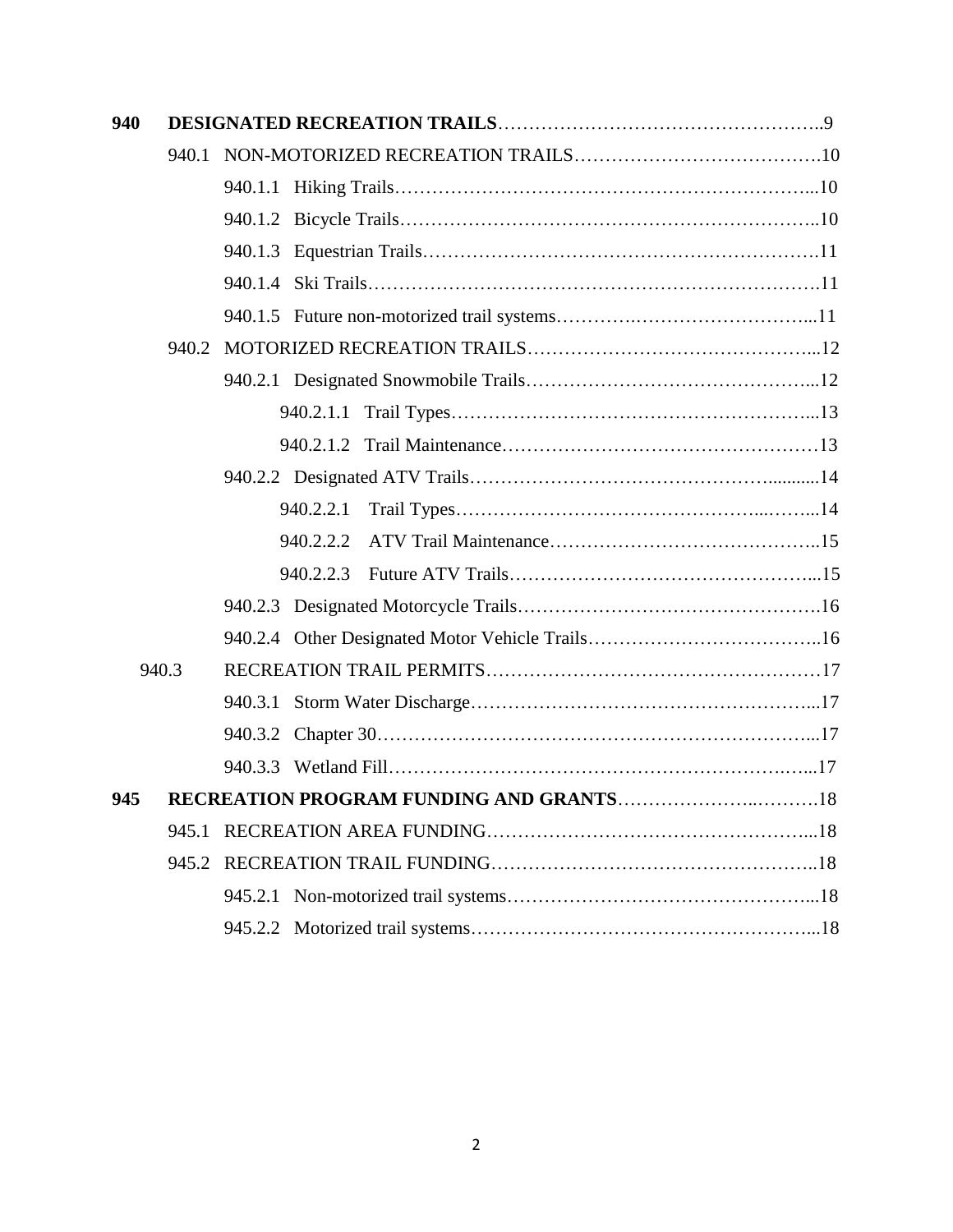#### **900 RECREATION**

Recreation is an integral part of the management of Juneau County Forest and recreation uses are referenced in most of the previous chapters. Due to the tremendous growth in recreational demands over the duration of the last planning period, this Plan recognizes the importance of more intensive recreational planning and emphasizes its importance with a separate chapter.

# **905 PLANNING**

In addition to this Plan, the Juneau County Outdoor Recreation Plan also guides the recreation programs in Juneau County. This plan is revised every five years and is made part of this Plan. The Juneau County Outdoor recreation Plan includes, but is not limited to, activities on the County Forest. It incorporates snowmobile and ATV plans, campgrounds, parks and boat landings, recreational maintenance and development plans and other recreation surveys and reports.

The Outdoor Recreation Plan, Wisconsin Statewide Comprehensive Outdoor Recreation Plan (SCORP), public input, and other local or regional planning documents will be used as resources in recreational planning and development efforts. The responsibility for recreational planning, development and maintenance on the County Forest will rest with the Forestry Committee.

# **910 AUTHORITY**

The Juneau County Code of Ordinances Sec. 24-69 and s.28.11 Wis. Stats, authorize the Juneau County Land, Forestry, Parks and Zoning Committee to provide recreational opportunities for the public. This authority is further recognized in the mission statement for the County Forest Plan (Chapter 100), which specifically identifies outdoor recreational opportunities. This mission statement also charges the Committee to conduct activities in a manner that prevents or minimizes environmental damage.

Maps of the recreational facilities managed through the Juneau County Forest program are appended or referenced in Chapter 1000.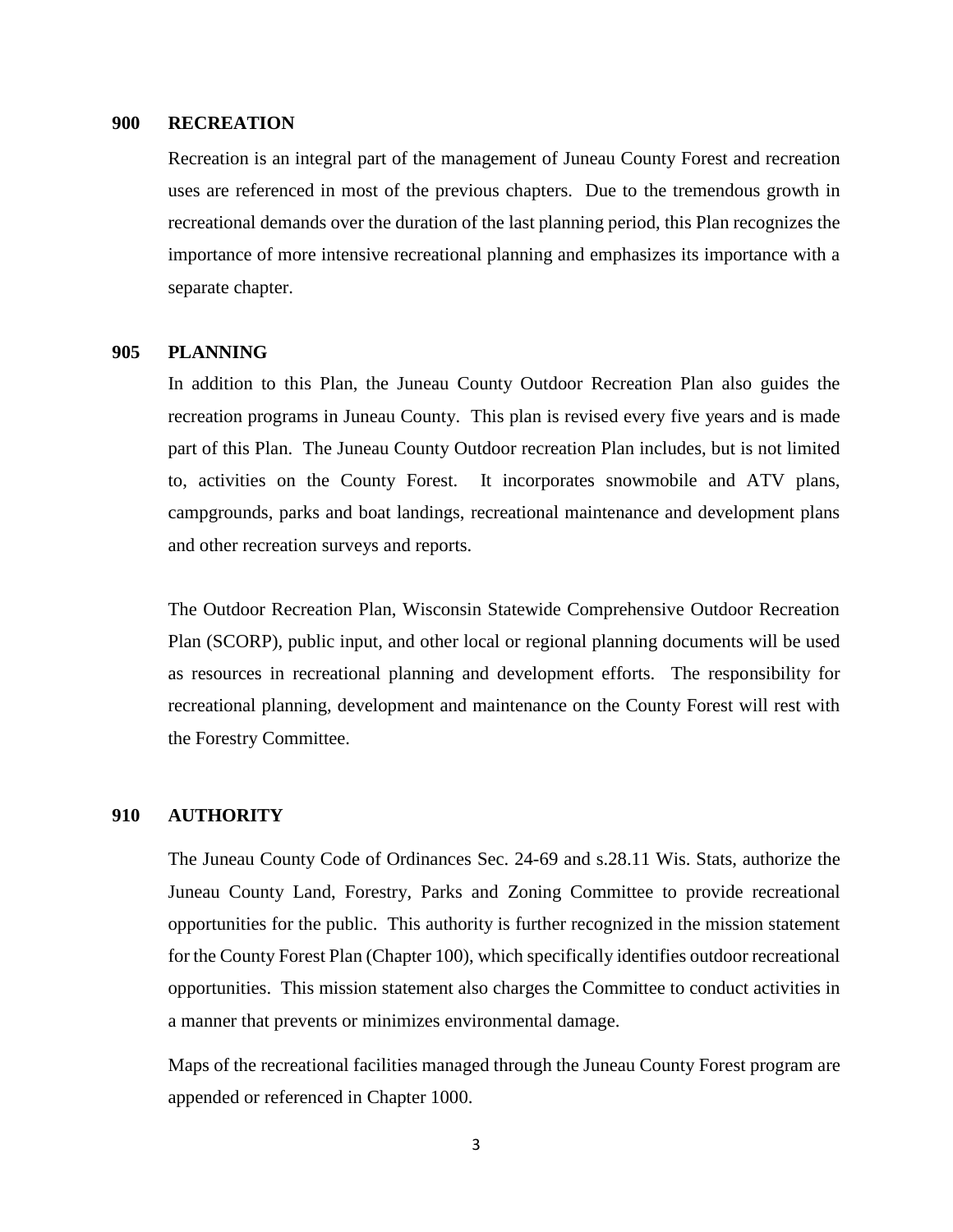# **915 ENTRANCE AND USER FEES**

The Committee is empowered and shall have responsibility for establishing entrance, camping and other user fees on recreational facilities maintained by the County Forest. Camping, entrance or other fees shall be comparable to fees charged by similar State, private facilities or other adjacent counties and are subject to periodic change by the Committee. Fees, where appropriate, will be utilized to assist in the maintenance of recreational facilities.

### **920 RECREATIONAL SERVICE AGREEMENTS**

It is permissible for the Committee to contract with clubs or individuals to provide for recreational maintenance or services to the public. As part of the Plan, the County contracts for the following services

- 1. Snowmobile trail grooming and maintenance
- 2. ATV trail grading and maintenance

#### **925 RECREATIONAL USE PERMITS FOR ORGANZIED EVENTS**

Any event on the Forest which is advertised to the public, for which a fee is charged, or is otherwise organized as an event, requires a permit or authorization by the Committee. Permits may be issued by the Committee provided the use is consistent with management activities and will not cause resource damage. Appropriate levels of event liability insurance is required. The Juneau County Land, Forestry, Parks and Zoning Committee has traditionally granted the Wisconsin Bowhunters Association a Special Use Permit to utilize Kennedy Park for three days in the fall to conduct their annual Broadhead Shoot event for their members.

### **930 UNDESIGNATED RECREATIONAL USE OF THE FOREST**

Undesignated recreation includes those informal activities for which the County Generally does not provide a facility or service. These uses include activities such as hunting, fishing, biking, hiking and others. These uses do not require a permit but must be conducted in compliance with ordinance. The Forest Administrator and the Committee shall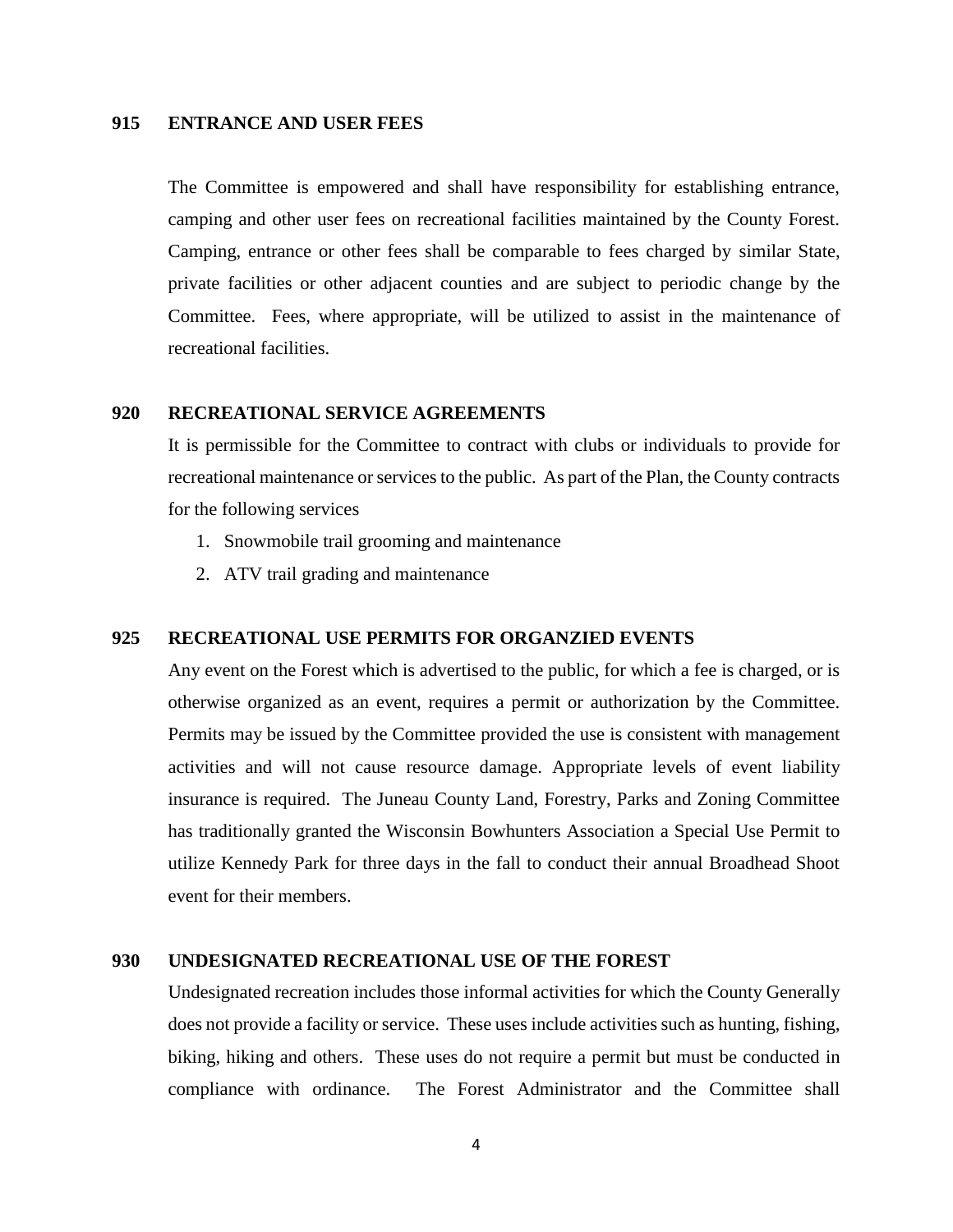periodically review such uses and enact ordinances as necessary to protect from resource damage.

# 930.1 HUNTING

The entire County Forest is open for regulated hunting, with the exception of areas developed for high public use.

The Juneau County Code of Ordinances regulates activities relating to hunting. Refer to Chapter 1000 for a full text of the Ordinance.

[https://library.municode.com/wi/juneau\\_county/codes/code\\_of\\_ordinances?nodeId=CH2](https://library.municode.com/wi/juneau_county/codes/code_of_ordinances?nodeId=CH24PARE_ARTIIIRURE_S24-57HUFI) [4PARE\\_ARTIIIRURE\\_S24-57HUFI](https://library.municode.com/wi/juneau_county/codes/code_of_ordinances?nodeId=CH24PARE_ARTIIIRURE_S24-57HUFI)

In general the following activities are regulated:

# 930.2 FISHING

All lakes and streams within the forest are available for fishing unless otherwise listed in state regulations.

# 930.3 PICNICKING / DAY USE

Picnicking and other day uses, outside of established facilities is allowed. The Juneau County Code of Ordinances also regulates day use. In general, the following activities are regulated:

- 1. All litter, trash or rubbish must be removed
- 2. Damage to property
- 3. Fires may not be left unattended unless the ground is 100% snow covered
- 4. Personal conduct
- 5. Dogs and other pets

# 930.4 CAMPING

A permit is required to camp outside of developed campgrounds on the County Forest. The County Forest camping permit is appended in Chapter 1000. Permits are available from the County Forestry Office or online:<https://www.co.juneau.wi.gov/forestry.html>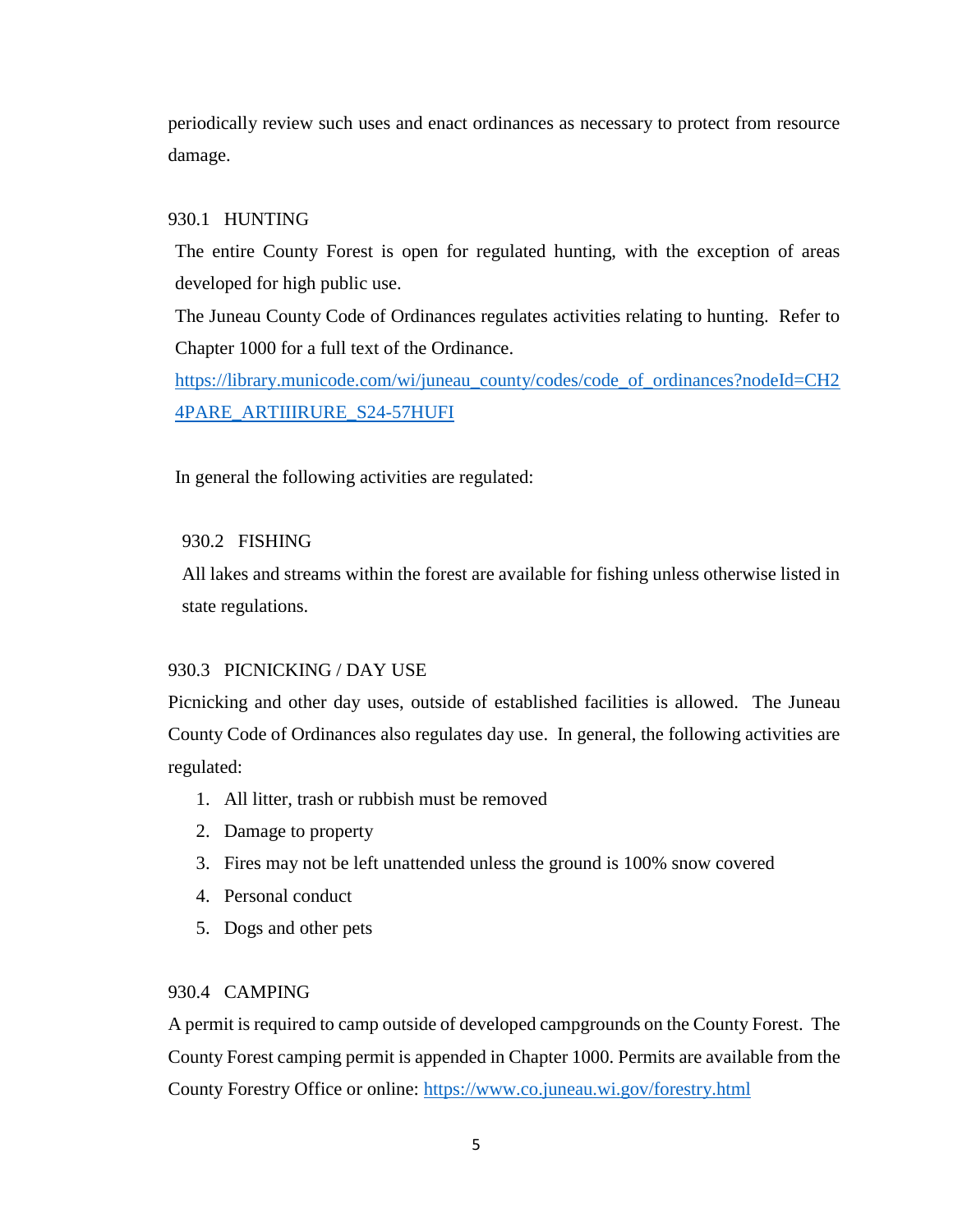In general the following activities are regulated:

- 1. All litter, trash or rubbish must be removed
- 2. Damage to property
- 3. Fires may not be left unattended unless the ground is 100% snow covered
- 4. Personal conduct
- 5. Dogs and other pets

# 930.5 MOTORIZED TRAVEL

The Juneau County Code of Ordinances Chapter 32, Article IX. - Wheeled Motor-Driven Vehicles on County Property regulates motorized uses on the County Forest. The full text of these regulations can be found at:

[https://library.municode.com/wi/juneau\\_county/codes/code\\_of\\_ordinances?nodeId=CH3](https://library.municode.com/wi/juneau_county/codes/code_of_ordinances?nodeId=CH32TRMOVE_ARTIXWHMOIVVECOPR) [2TRMOVE\\_ARTIXWHMOIVVECOPR](https://library.municode.com/wi/juneau_county/codes/code_of_ordinances?nodeId=CH32TRMOVE_ARTIXWHMOIVVECOPR)

In general the following regulations apply to motorized travel outside of a developed recreational trail system.

- 1. It is illegal to operate a motor vehicle on a trail designated closed with a gate, earthen berm, sign, or other closure.
- 2. Two-wheeled motorized travel (motorcycles, mini bikes, dirt bikes) is not permitted unless the machine is street legal and operating on a County Forest Road (gas tax)
- 3. Operation of utility terrain vehicles (UTV) and all-terrain vehicles (ATV) on County-owned land is prohibited except as outlined on designated trails and County Forest road routes. Designated trails and County Forest routes are appended or referenced in Chapter 1000.

# 930.6 OTHER USES

Other uses of the County Forest are permitted provided they are not specifically addressed with the County Code of Ordinances. Mountain Biking, Horseback riding, and other nonmotorized uses are currently not regulated. The County Board may, at any time, enact ordinances to protect the forest should damage begin to occur. A 3.5 mile designated Horseback riding trail is established at Bass Hollow Recreation Area. The Horseback riding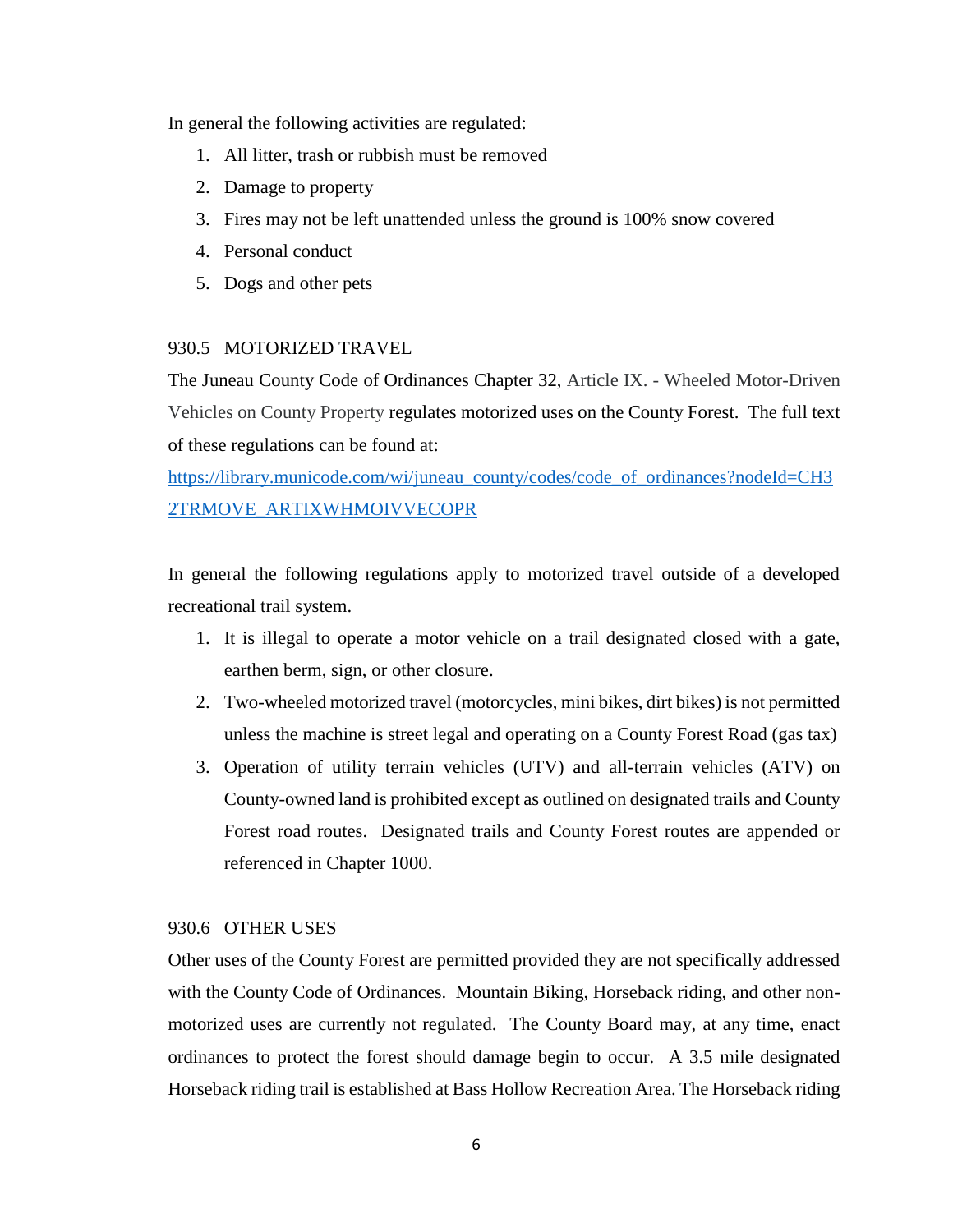trail can also be used by hikers and does not prohibit Mountain Bike use. A map of the Bass Hollow Recreation Area and horseback riding trail is appended in Chapter 1000.

#### **935 DESIGNATED RECREATION AREAS/USES**

Designated recreation includes those uses for which the County provides a trail or facility. The Juneau County Forest has developed sites and areas to accommodate a fairly high degree of public use. The Committee may prohibit other recreation activities that are not compatible with the intent of the developed facilities.

The Committee and Forestry Department has noted a marked increase in demand for recreation facilities. Juneau County may attempt to develop additional facilities and will maintain its currently developed facilities.

### 935.1 CAMPGROUNDS

935.1.1 Castle Rock Park and Campground is located at N6700 22nd Ave. Mauston, WI 53948 (off of HWY G). The park facilities include 289 campsites, electricity, several water wells, two shower houses, pit toilets, beach, boat landing, dump station, firewood sales, and other amenities. The facility is fee based for camping and day use. Castle Rock Park and Campground is classified as Special Use County Forest Land and a map of the park is appended in Chapter 1000.

935.1.2 Wilderness Park and Campground is located at N14054 21st Ave. Necedah, WI 54646. The park facilities include 127 campsites, electricity, several water wells, shower house, pit toilets, beach, boat landing, dump station, firewood sales, and other amenities. The facility is fee based for camping and day use. Wilderness Park and Campground is classified as Special Use County Forest Land and a map of the park is appended in Chapter 1000.

935.1.3 Kennedy Park is located at N7420 County Rd M New Lisbon, WI 53950. The park facilities include 15 campsites, a hand pump well, pit toilets, canoe/kayak landing, shelter and hiking trails. The facility is fee based for camping. Kennedy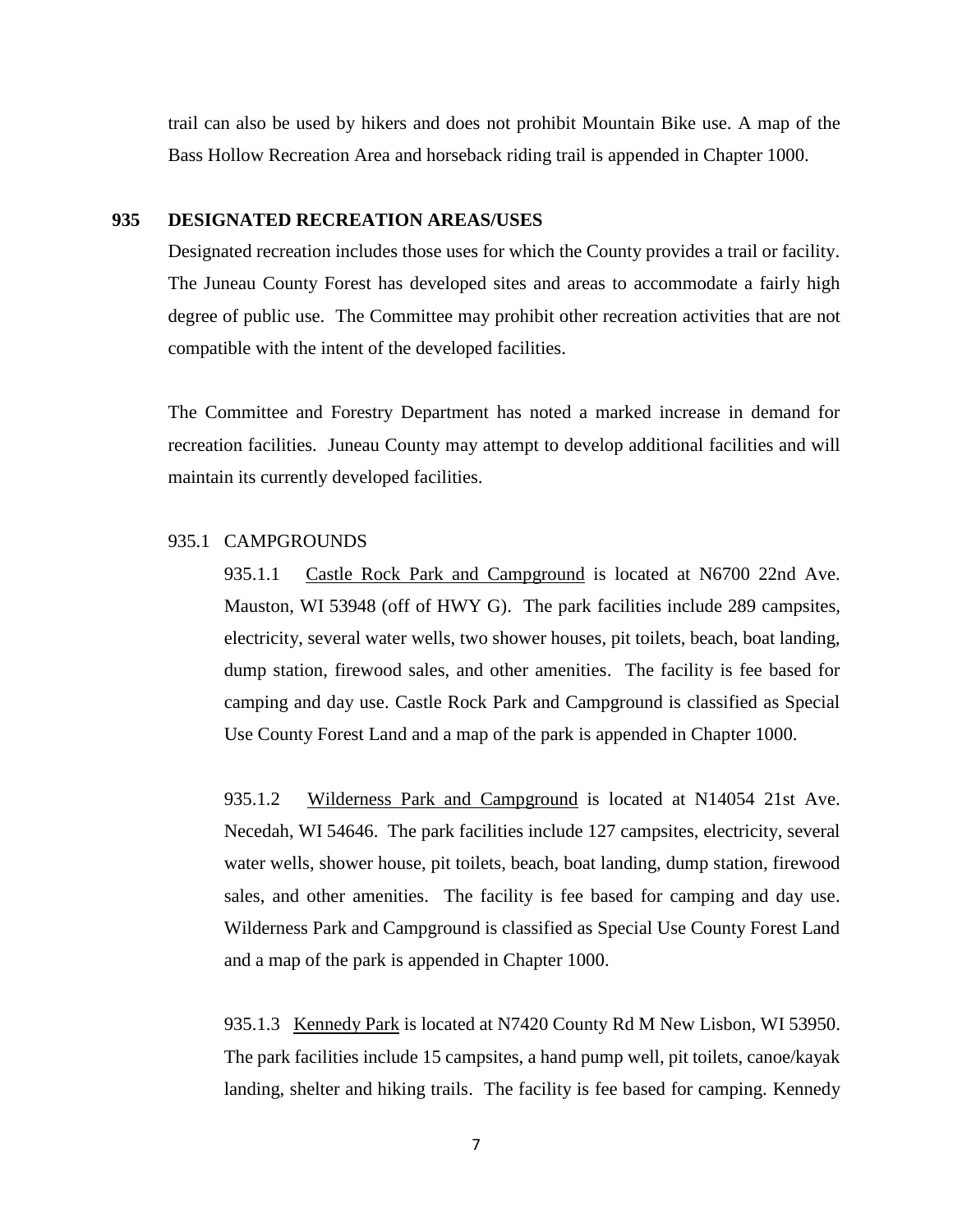Park is classified as Special Use County Forest Land and a map of the park is appended in Chapter 1000.

# 935.2 PICNIC / DAY USE AREAS

Picnic areas open to the public include:

- Bass Hollow Recreation Area
- Two Rivers Public Access
- Lemonweir Mills Public Access
- Kennedy Park
- Castle Rock Park
- Wilderness Park

# 935.3 SWIMMING AREAS / BEACHES

Swimming area are provided for at Castle Rock Park and Wilderness Park. No lifeguards are stationed at these swimming areas.

# 935.5 BOAT LANDINGS

As a result of the wide distribution of lakes, streams, rivers, and other surface waters in Juneau County, several boat landings and canoe landings have been developed to provide water access primarily for recreational activities. In addition, these water access points also provide water supply points for fire apparatus working to suppress forest fires or nearby structural fires.

Not all sizes of watercraft will be able to use these access points. These landings are built for public use and not for private boat mooring sites. Mooring or storing boats for longer than 24 hours is prohibited.

The following access sites have been developed on the Juneau County Forest and other County owned lands are open to public use: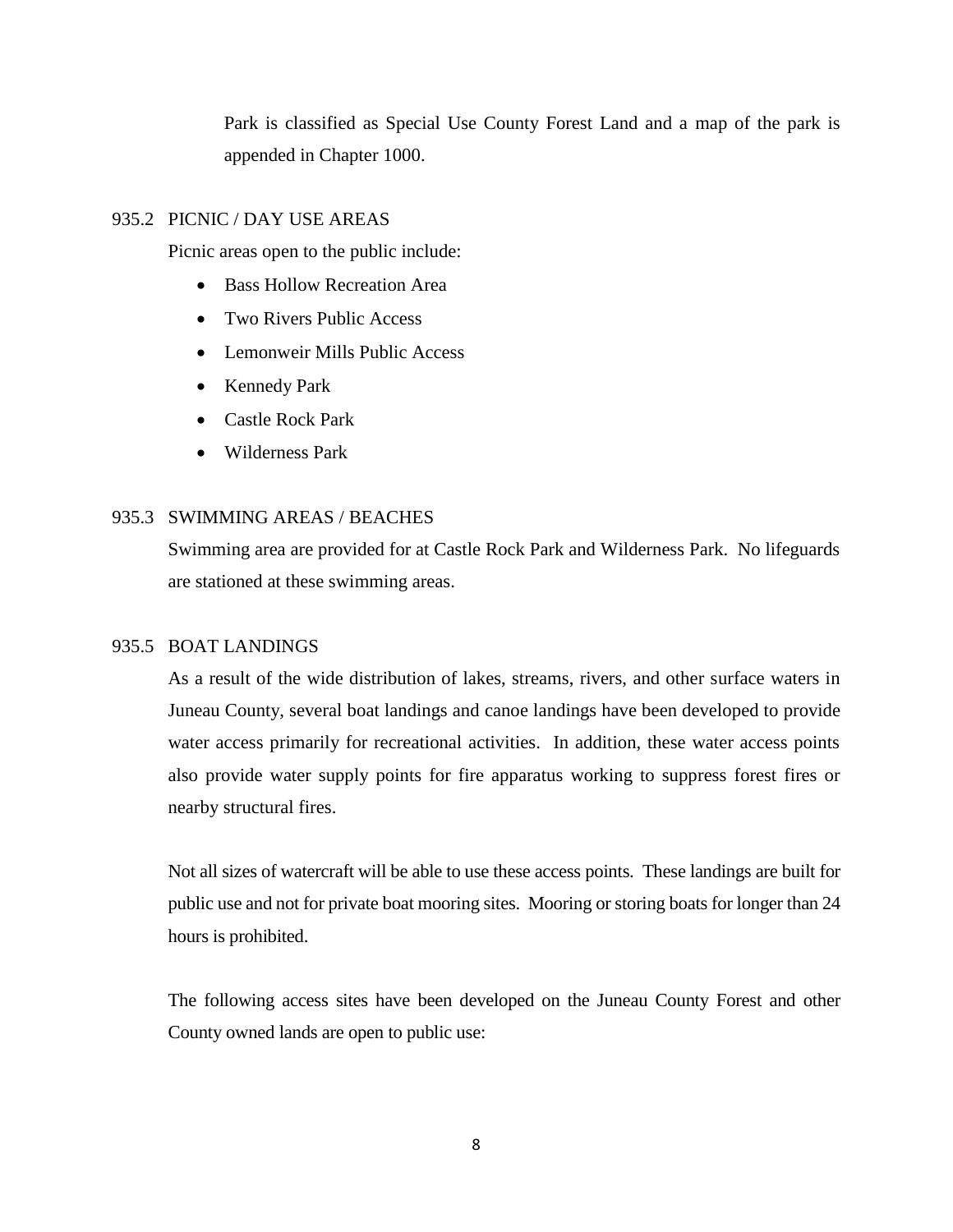935.5.1 Public Boat Access Sites Maintained by Juneau County Land, Forestry and Parks Department.

- Castle Rock Park
- Wilderness Park
- Lemonweir Mills Public Access
- Two Rivers Public Access
- Buckley Mills Canoe Launch
- Kennedy Park Lemonweir River Access

935.5.2 Public Boat Access Sites Maintained by Towns

Several Cities and Towns operate and maintain their own boat launches. Additional Information can be found by referencing the Juneau County Outdoor Recreation Plan.

Link to Outdoor Recreation Plan:<http://www.ncwrpc.org/juneau/orp/index.html>

935.5.3 Public Boat Access Sites Maintained by the DNR

The Wisconsin DNR operates and maintain their own boat launches. Additional Information can be found by referencing the Juneau County Outdoor Recreation Plan.

### **940 DESIGNATED RECREATION TRAILS**

Designated recreation trails are those for which the County provides a designated trail and/or facility. The County currently provides trail systems that accommodate a fairly high degree of public use. The Committee may prohibit other activities on these trails that are not compatible with the intent of the development.

Whenever possible, multiple uses of various trail systems are encouraged and are subject to policy review of the Committee. Wherever possible, attempts will be made to avoid user conflicts. Recreational users, however, will frequently encounter forest management activities instrumental to the existence and future of the County Forest. Trail systems are identified in Chapter 1000.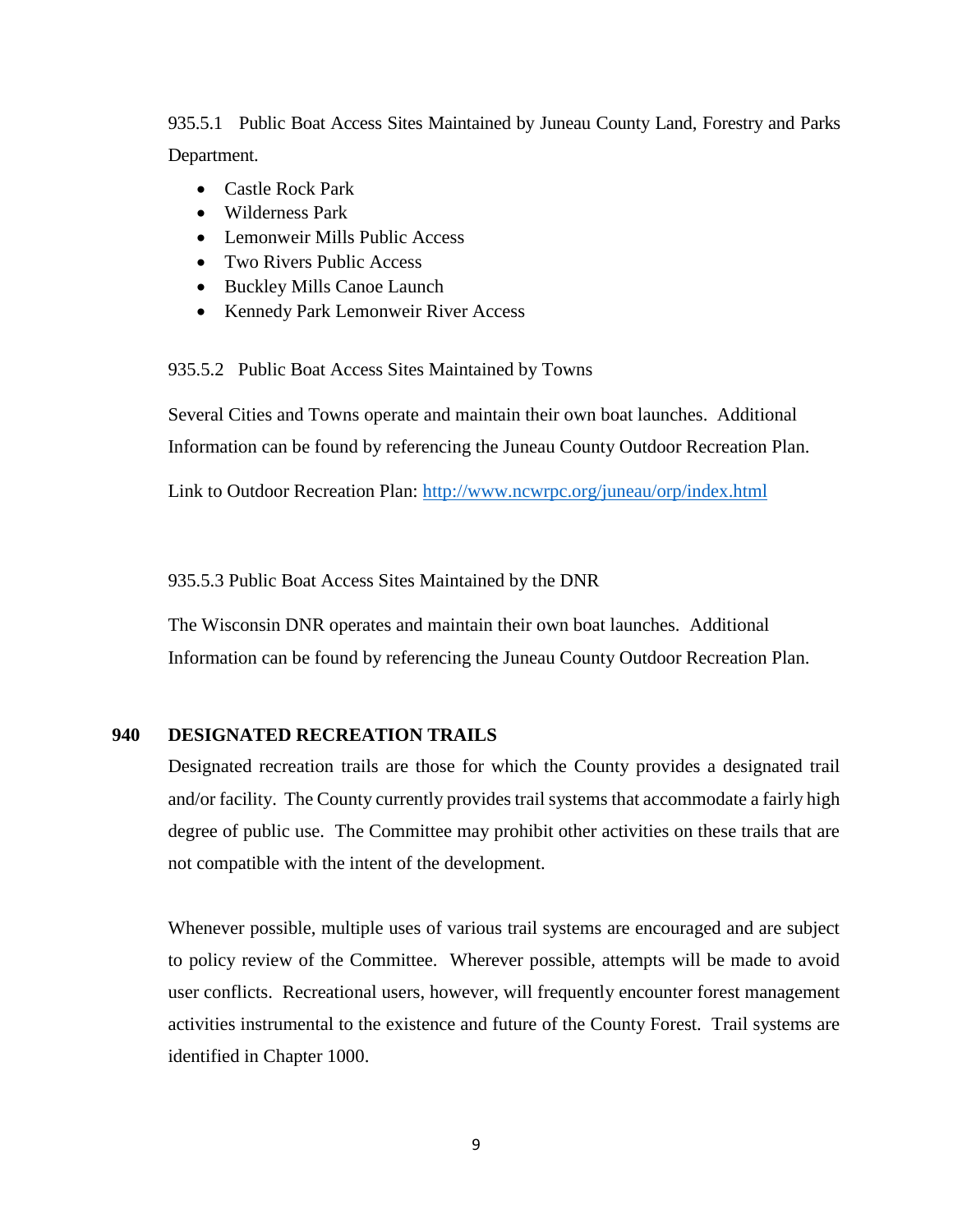### 940.1 NON-MOTORIZED RECREATION TRAILS

The Juneau County Forest is a multiple use forest. Non-motorized recreation trails are a legitimate use of the forest. Design and maintenance of these trails may highlight natural features present on the forest, should minimize damage, and reduce user conflict. Trail use and development must be compatible and sustainable with the characteristics of the landscape.

It is the policy of the Committee to manage non-motorized recreation trails on the County Forest.

### 940.1.1 Hiking Trails

All developed trails are open to use by hikers on the Juneau County Forest except where posted as closed to protect the resource. The Juneau County Forest provides hiking opportunities as several locations.

• Yellow River Bottoms Hunting and Walking Trails.

The trails in the Yellow River Bottoms Unit of the Juneau County Forest are mowed in the fall before the hunting season by the Forestry Department. The trails are easily identified by the mowed paths and provide access to a large block of Bottomland Hardwood Forest and the Yellow River. A map is available at:<https://www.co.juneau.wi.gov/trails.html>

# Bass Hollow Recreation Area

The Bass Hollow Recreation Area has a 3.5 mile hiking trail that is also used for horseback riding. The trail is periodically maintained during the summer by Juneau County seasonal Forestry Department staff. A map is available at: <https://www.co.juneau.wi.gov/parks.html>

#### 940.1.2 Bicycle Trails

 Bicycle use is permitted on all developed trails except where posted to protect the resource. Bicycle use extends to fat tired bikes and mountain bikes unless otherwise posted. The Juneau County Forest does not maintain designated fat tire bike or mountain bike trails. Juneau County owns and manages a rails-to-trails bike path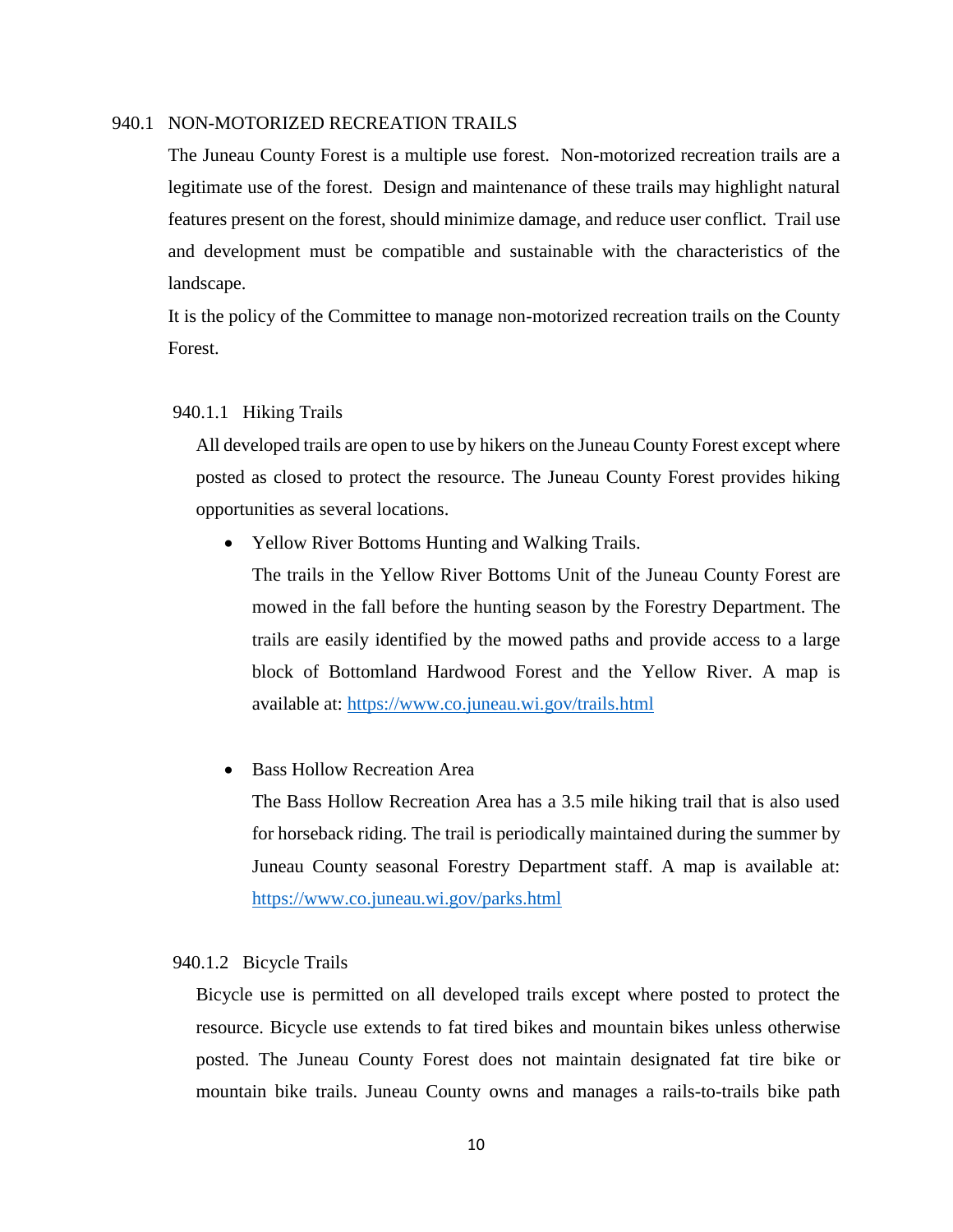known as the Omaha Bike Trail (not on County Forest Lands). Maintenance of the Omaha Bike Trail is provided by the Forestry Department seasonal staff during the summer.

• Omaha Bike Trail

The Omaha Bike Trail is a paved 13 mile long walking & biking trail that connects Camp Douglas to Elroy. The Trail follows what was the Chicago  $\&$ Northwestern Railroad line, which last operated in 1987. The railroad was converted to a bike trail and opened in 1992. Snowmobiles are permitted to use the trail in winter. More information can be found at:

<https://www.co.juneau.wi.gov/trails.html>

# 940.1.3 Equestrian Trails

• Bass Hollow Recreation Area

The Bass Hollow Recreation Area has a 3.5 mile trail that is designated for horseback riding. The trail is periodically looked after during the summer by Juneau County Forestry Department seasonal staff. A map is available at: <https://www.co.juneau.wi.gov/parks.html>

# 940.1.4 Ski Trails

Juneau County does not presently operate or maintain ski trails on the County Forest. Cross-Country Skiing is permitted off trail or on non-groomed trails on Juneau County Forest land.

### 940.1.5 Future non-motorized trail systems

The development of additional non-motorized trail systems will include careful consideration of public demand, analysis of user conflicts and potential damage to the natural resource. Trail system development should comply with the Outdoor Recreation Plan goals and be referenced in SCORP or other regional planning documents.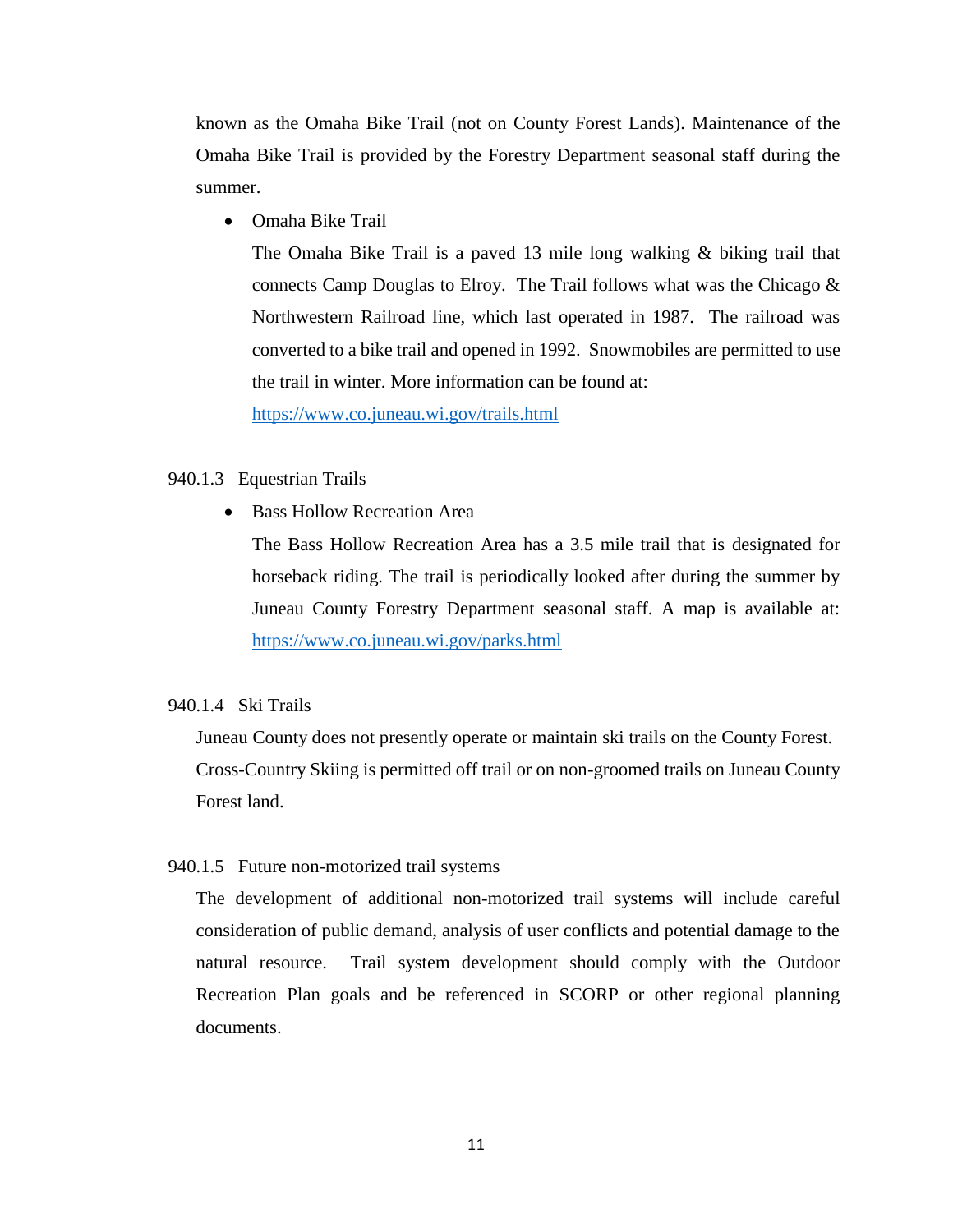Non-motorized trail systems can be supported by the Federal Recreational Trails Program or through user groups. The County may require proof of an organized club, or user group, with the ability to assist with maintenance and support of the trail and associated facilities. Appropriate trail passes, or other user fees, may be implemented as indicated in Section 905.

### 940.2 MOTORIZED RECREATION TRAILS

### 940.2.1 Designated Snowmobile Trails

Designated snowmobile trails are those recognized by the Committee as the official trails within the County. The Juneau County Land, Forestry & Parks Department oversees the management of the snowmobile trail system in Juneau County. Annual agreements outline the operation, maintenance and insurance obligations between the County and local clubs. A map of the Juneau County Snowmobile system is provided in Appendix 1020.1.

The County contracts with the following snowmobile clubs for trail maintenance:

- Winter Wanderers Snowmobile Club New Lisbon, WI
- Redstone Riders Snowmobile Club La Valle, WI
- Castle Rock River Runners Snowmobile Club Mauston, WI
- Sunset Drifters Snowmobile Club Nekoosa, WI
- Hillsboro Trailblazers Snowmobile Club Hillsboro, WI
- Lyndon Knights Snowmobile Club Lyndon Station, WI

The Juneau County Code of Ordinances (Chapter 32, Article VI) regulates snowmobile use and snowmobile trails. A summary of rules and regulations relating to snowmobile trails is as follows:

- a. Snowmobile trails are closed to cars and trucks from December 1st through April  $15<sup>th</sup>$ .
- b. The Juneau County Snowmobile Coordinator will make determinations to officially open and close snowmobile trails based on snow and maintenance conditions, and with coordination with the Juneau County Snowmobile Clubs.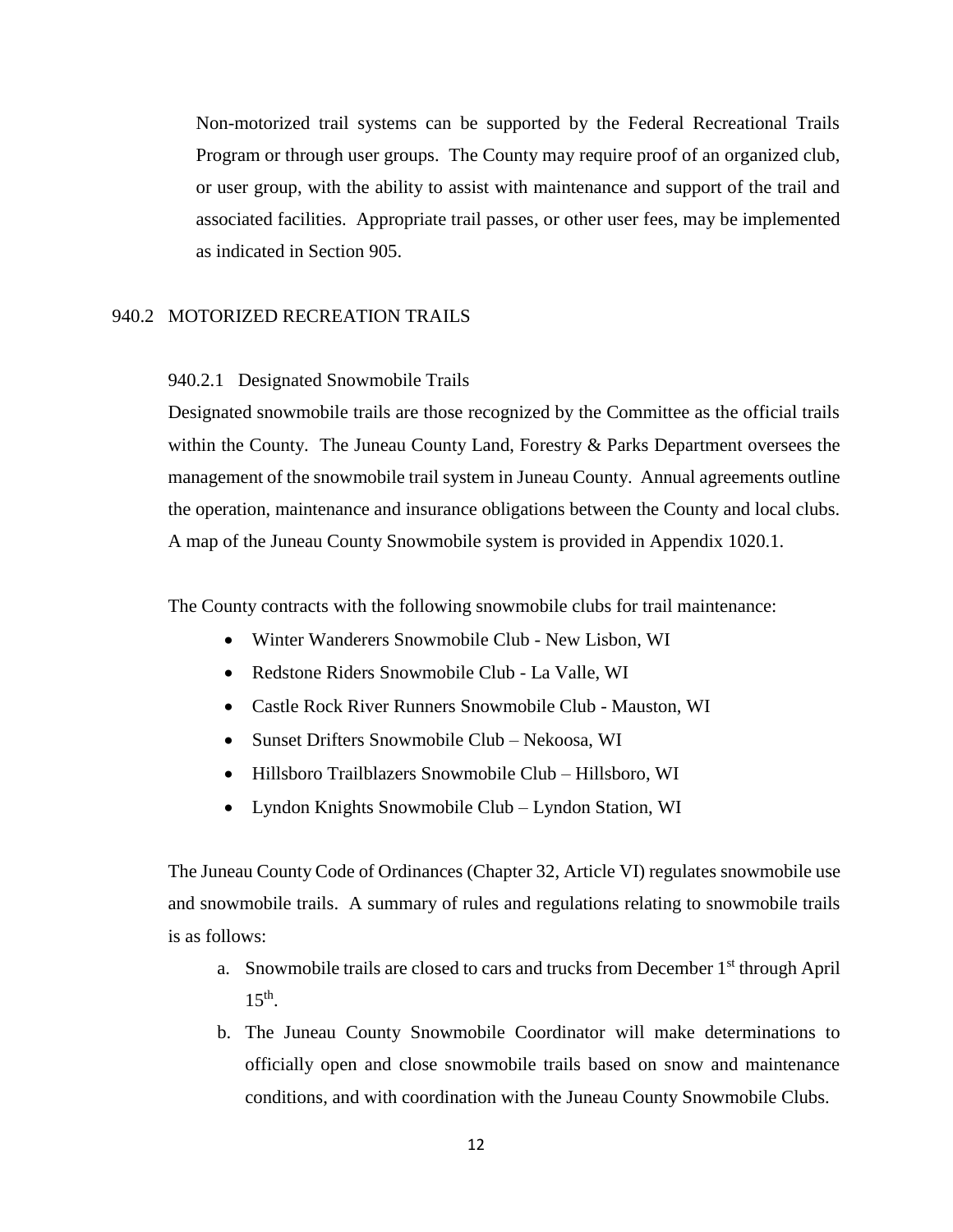c. Snowmobile trails used for logging access during snowmobile season will be posted with signs warning users of logging activity.

Additional information can be found at:

[https://library.municode.com/wi/juneau\\_county/codes/code\\_of\\_ordinances](https://library.municode.com/wi/juneau_county/codes/code_of_ordinances)

Juneau County recognizes the following categories of snowmobile trail:

940.2.1.1 Trail Types

The County recognizes several different classifications of snowmobile trail:

State Funded Trails – these are state approved and funded trail miles on designated trails that are part of a statewide network of trail systems. Snowmobile registration fees and gas tax allotments fund grants that support maintenance, rehabilitation and development of these trails. There are approximately 247.4 miles of funded trails in Juneau County.

Unfunded Trails – these are segments of trail that meet the eligibility requirements for a funded trail system but have not been included in the grant system due to restrictions on available funding. It is a recommended that the county continues to apply for grants to include these in the funded system.

Local/Club Trails – these are trails that are not funded by State maintenance grants and may or may not be groomed by local clubs. These trails may not meet eligibility requirements of a funded trail and may dead end at local businesses. There are approximately 72 miles of unfunded Club trails in Juneau County.

# 940.2.1.2 Trail Maintenance

Juneau County contracts with several snowmobile clubs (Listed under 940.2.1) to sign, brush and groom the funded snowmobile trail system. The Juneau County Forestry Department periodically assists with mowing and other maintenance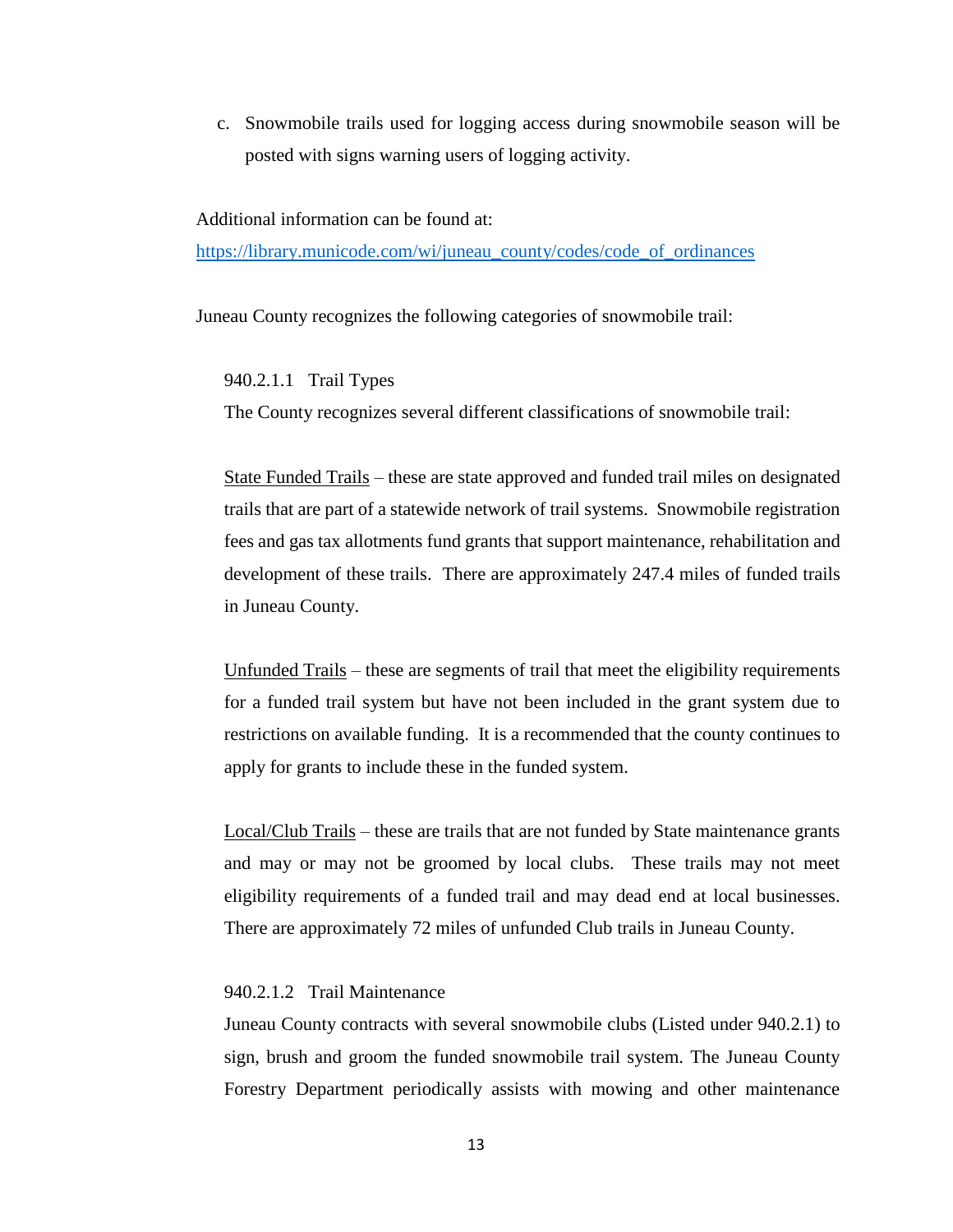projects as needed. In addition, the Forestry Department shall also attempt to secure funding from State grants, and other sources, to periodically replace or rehabilitate snowmobile bridges and other infrastructure on the trail system.

#### 940.2.2 Designated ATV Trails

Designated ATV Trails are those recognized by the Committee as official trails within the County. These may lie on County, private, or other agency lands. Annual agreements outline the operation, maintenance and insurance obligations between the County and local clubs. The County contracts with the following snowmobile/ATV clubs for trail maintenance:

- Winter Wanderers Snowmobile Club New Lisbon, WI
- Castle Rock Family ATV Club Necedah, WI
- Petenwell ATV Club Nekoosa, WI

Designated ATV trails and routes managed by Juneau County are further identified in Appendix 1020.2.

# 940.2.2.1 Trail Types

The County recognizes several different classifications of ATV trail. Maps are appended for reference. Juneau County permits Utility Terrain Vehicles (UTVs or side-by-sides) and All-Terrain Vehicles (ATVs) that meet the State definition to use the funded ATV trail system.

1. Funded Winter ATV Trails – There are approximately 3 miles of winter funded ATV trail on County Forest lands.

2. Funded Summer ATV Trails – There are approximately 3 miles of summer use ATV trails on the County Forest. These trails are open from Memorial Weekend – October  $15<sup>th</sup>$ .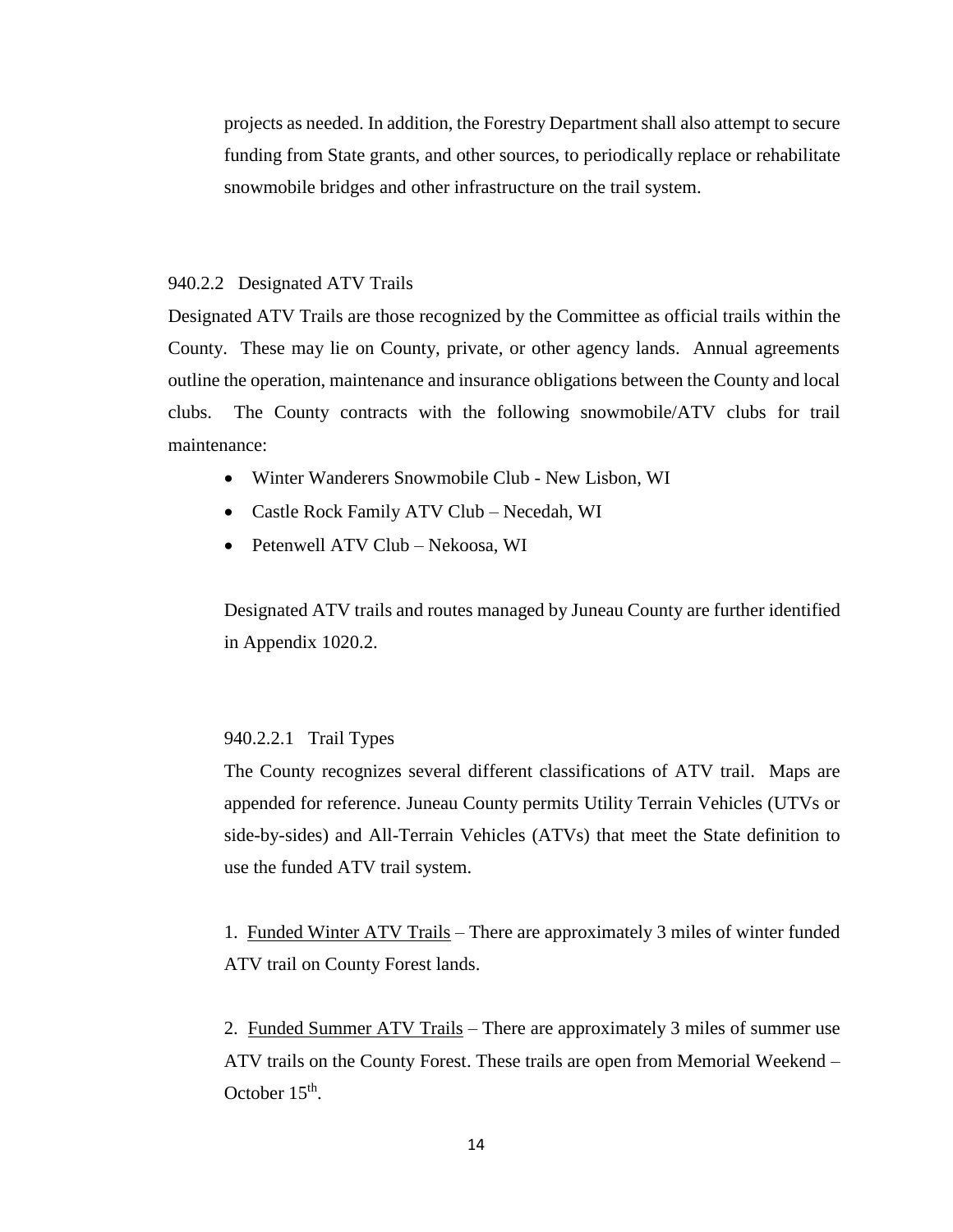5. Funded Troute/Hybrid Trails – The ATV/UTV program does not allow for full maintenance funding on ATV/UTV trails that are open to highway traffic (cars, trucks, etc.) ATV trails with this dual use that were maintained and funded prior to August 1, 2012 are still funded at 100% of the annual per mile maintenance rate. Trails funded after August 1, 2012 allow for partial funding under the following categories:

5a. County Forest Gas Tax Roads – these are gas tax roads used as a connector to trails or services and are funded at a rate determined by the full per mile funding rate, less gas tax funding rate, not to exceed 50% of the full maintenance funding rate. Juneau County maintains 0 miles of County Forest Road Troutes.

### 940.2.2.2 ATV Trail Maintenance

For the purpose of ATV trails, the term sustainability is intended to mean the development of a trail surface that is maintainable. It appears evident there are no circumstances where an ATV trail can be considered sustainable without intensive maintenance. Of primary importance, trail surfaces need to be conducive to periodic grading or restoration that promotes water runoff from the trail surface and eliminates the opportunity for water flow to gain velocity, causing erosion.

The County shall inspect and monitor trails, bridges and other infrastructure and attempt to secure funding from grants, or other sources, to periodically replace improvements or rehabilitate trail surfaces or bridges as needed.

#### 940.2.2.3 Future ATV Trails

The use and popularity of ATV's and UTV's increased dramatically over the period of the 2006-2020 County Forest Plan. Increased usage of trail systems demonstrated a tremendous need for much higher levels of trail maintenance in order to manage environmental damages.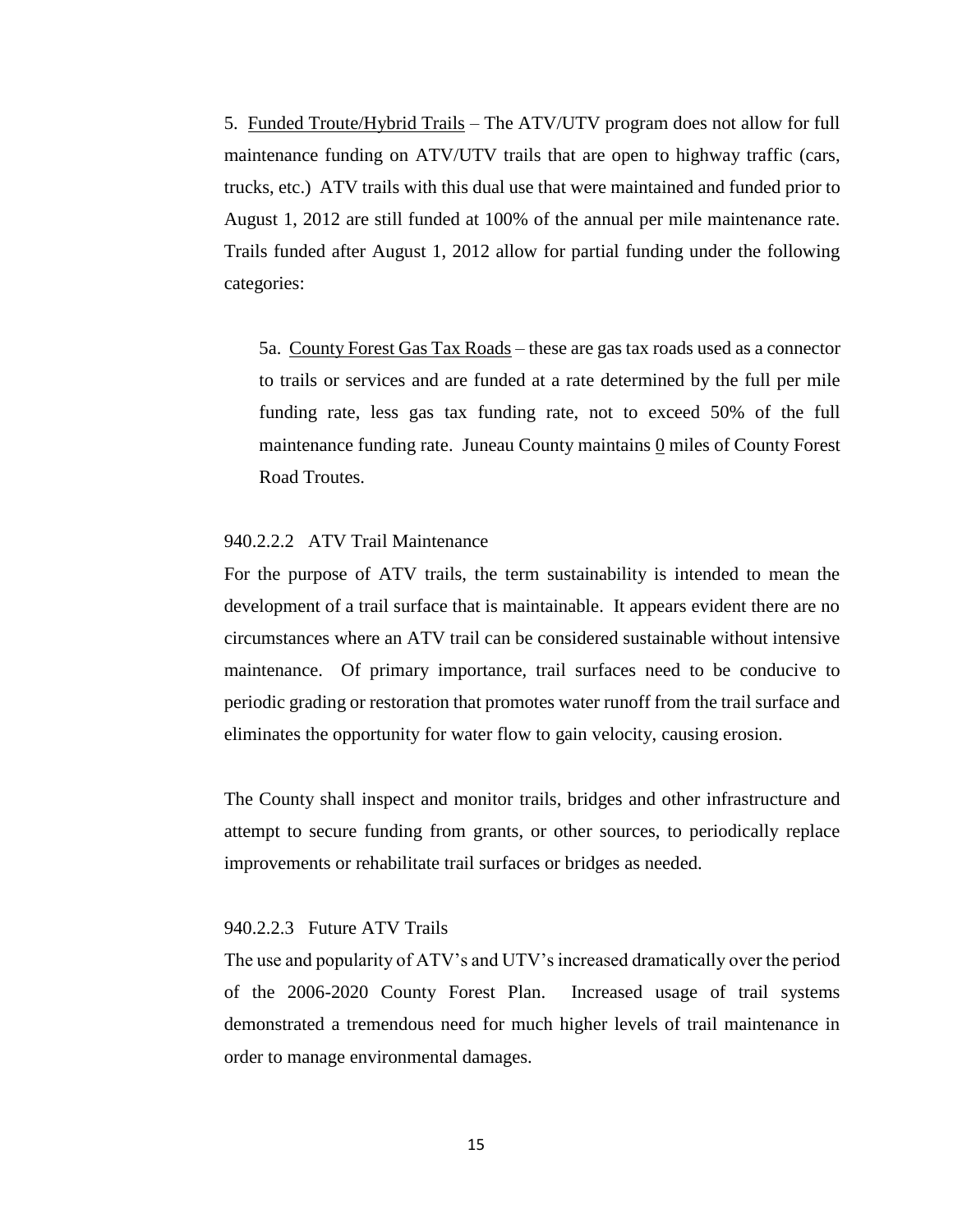Adding ATV trails should be done as part of larger planning effort that incorporates considerations for impact on other users and user groups; how future trail systems will be maintained; and impact on the natural resources. New ATV trail systems will only be considered with the following framework:

- Trails should be designed and planned to connect communities.
- Loop trails will be discouraged unless part of a larger trail system that connects communities.
- New trails on County Forest Land will require approval by the Committee.
- Trails will only be considered on suitable soils and in appropriate locations.

It is critical that trail layout and design is done in such a way as to prevent erosion and soil loss. Trails must be developed to sustainably. For the purpose of this plan, sustainability is defined as follows:

**Sustainability** – For the purpose of ATV trails, the term sustainability is intended to mean the development of a trail surface that is maintainable. It appears evident there are no circumstances where an ATV trail can be considered sustainable without intensive maintenance. Of primary importance, trail surfaces need to be conducive to periodic grading or restoration that promotes water runoff from the trail surface and eliminates the opportunity for water flow to gain velocity, causing erosion. Trails should be built with a slight crown and appropriate ditching to allow for adequate and proper water dispersal.

To this end, the construction and development of new ATV trails are to comply with the *WCFA ATV/ORV Trail Standards*, which is appended to this Plan in Chapter 1010.8.

### 940.2.3 Designated Motorcycle Trails

Juneau County currently does not have any designated motorcycle trails.

940.2.4 Other Designated Motor Vehicle Trails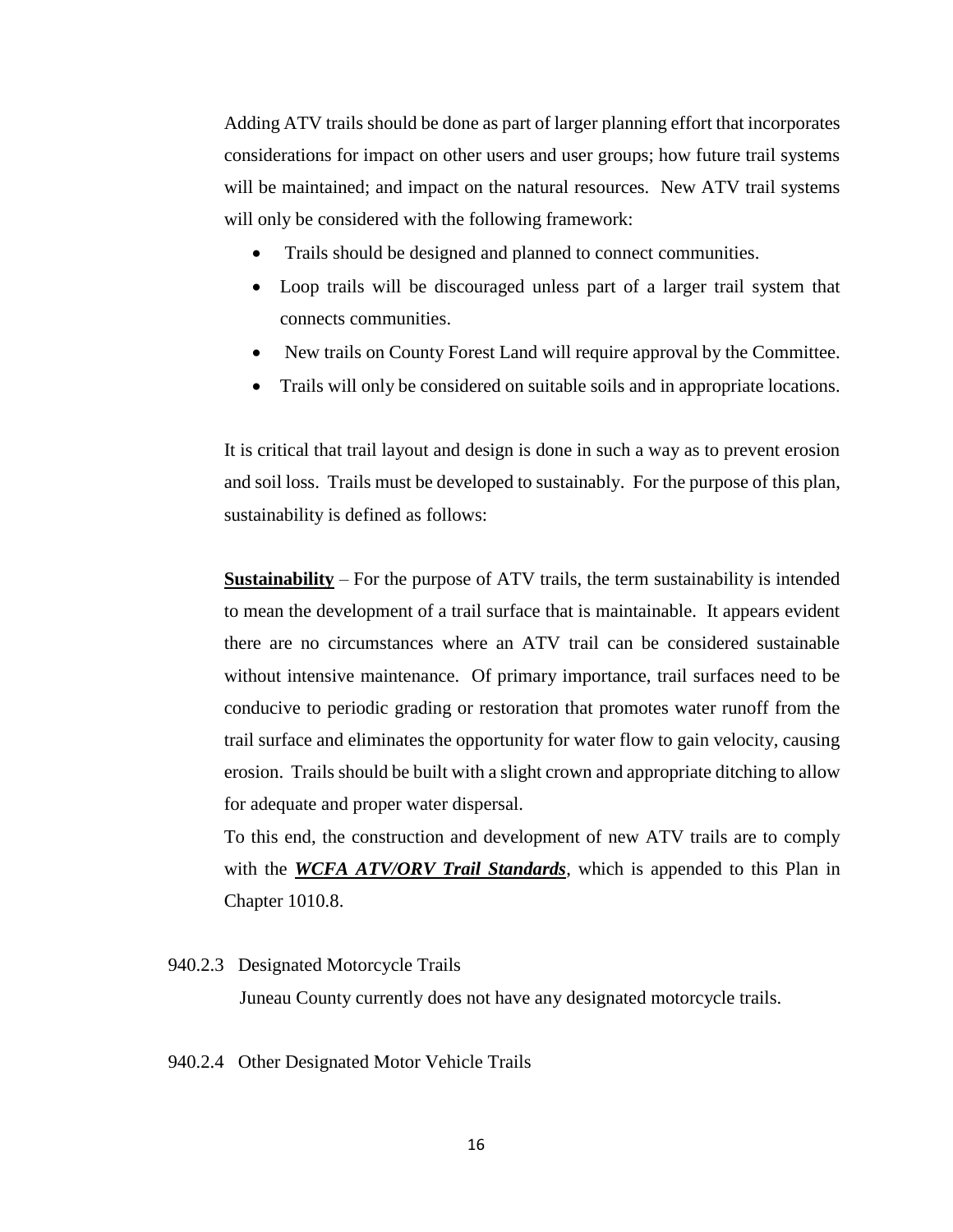Juneau County currently does not have any other designated motor vehicle trails.

### 940.3 RECREATION TRAIL PERMITS

### 940.3.1 Storm Water Discharge

In general, any trail construction or rehabilitation activities that disturb one acre of more of land will require a Storm Water Discharge Permit. There have been instances of inconsistent application of permit requirements statewide. In order to further define the County's understanding and implementation of permit requirements, the following current acceptable process will be used for determining when a permit is needed.

- The 1 acre threshold will be determined by measuring or estimating new disturbance of previously grassed surfaces.
- Periodic grading of impervious or non-grassed trail surfaces is not considered disturbance.
- Restoration of water filtration/diversion devices, such as sediment traps or catch basins is considered maintenance and not disturbance.
- Reconstruction of previously grassed ditch lines as part of trail rehabilitation is considered disturbance.

### 940.3.2 Chapter 30

Permits are required for bridges or culvert crossings of navigable waterways. These permits will either be classified as general or individual depending on specific site conditions. These permits are not required for culvert or bridge crossings of non-navigable or intermittent streams, nor or they required to install a clear span bridge over wetlands.

### 940.3.3 Wetland Fill

Permits are required at any time that fill is placed in a wetland. Permits are available to fill small wetlands for recreation trail purposes. Wetland fill must be less than 10,000 square feet and the permit does not require wetland mitigation. Clear span bridge and boardwalks placed on pilings generally do not require a wetland fill permit. Puncheon style bridges do require a permit.